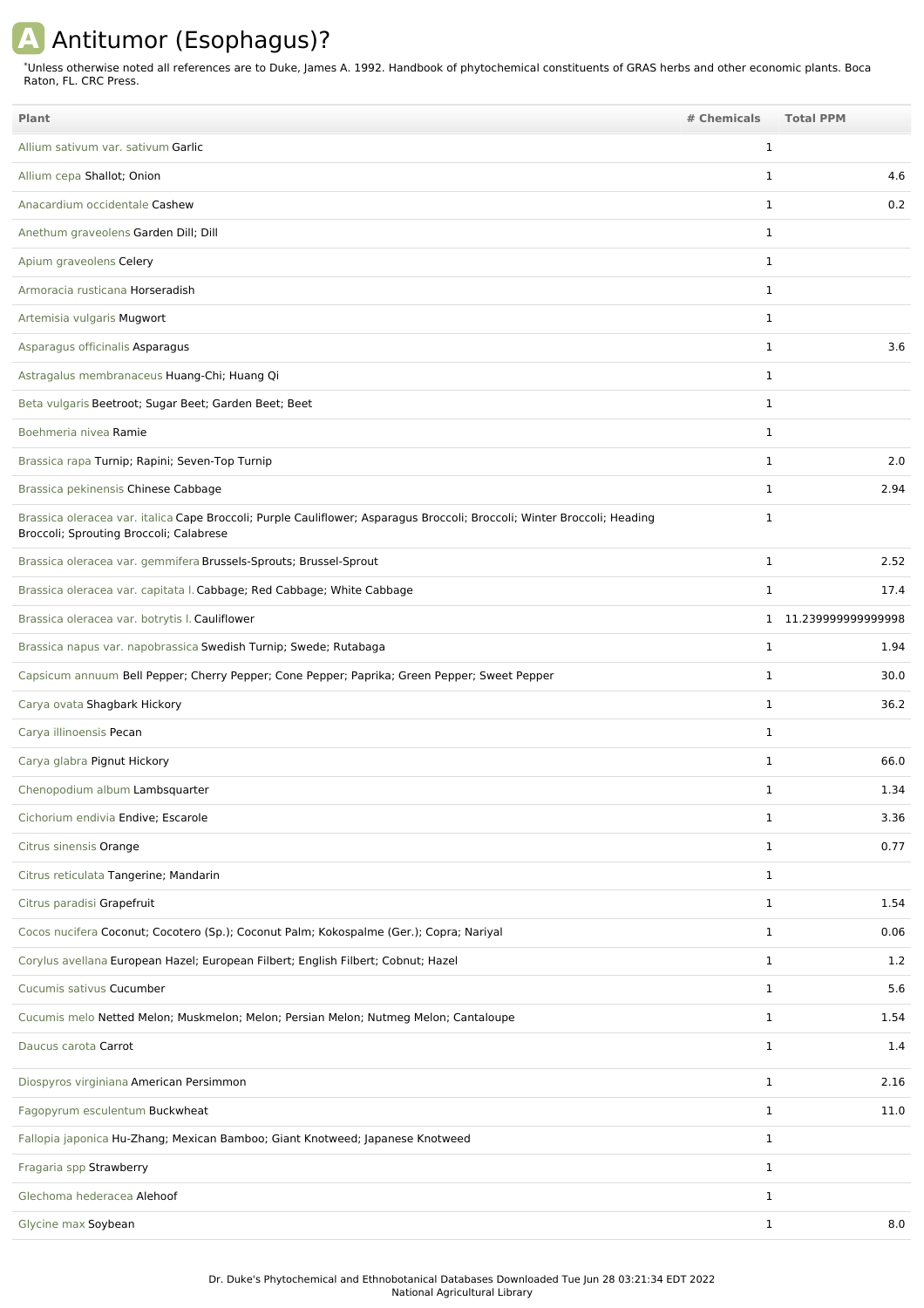| Plant                                                                                                                                                                                                                                 | # Chemicals  | <b>Total PPM</b>     |
|---------------------------------------------------------------------------------------------------------------------------------------------------------------------------------------------------------------------------------------|--------------|----------------------|
| Inula helenium Elecampane                                                                                                                                                                                                             | $\mathbf{1}$ |                      |
| Juglans nigra Black Walnut                                                                                                                                                                                                            | 1            | 0.8                  |
| Juglans cinerea Butternut                                                                                                                                                                                                             | 1            | 0.8                  |
| Juniperus virginiana Red Cedar                                                                                                                                                                                                        | $\mathbf{1}$ | 5.28                 |
| Lactuca sativa Lettuce                                                                                                                                                                                                                | $\mathbf{1}$ | 4.0                  |
| Linum usitatissimum Flax; Linseed                                                                                                                                                                                                     | $\mathbf{1}$ |                      |
| Lycopersicon esculentum Tomato                                                                                                                                                                                                        | $\mathbf{1}$ | 12.0                 |
| Malus domestica Apple                                                                                                                                                                                                                 | $\mathbf{1}$ | 0.86                 |
| Medicago sativa Alfalfa; Lucerne                                                                                                                                                                                                      | $\mathbf{1}$ | 0.086                |
| Musa x paradisiaca Banana; Plantain                                                                                                                                                                                                   | $\mathbf{1}$ |                      |
| Nyssa sylvatica Black Gum; Black Tupelo                                                                                                                                                                                               |              | 1 3.6799999999999997 |
| Panax quinquefolius Ginseng; American Ginseng                                                                                                                                                                                         | $\mathbf{1}$ | 28.0                 |
| Panax ginseng Chinese Ginseng; Oriental Ginseng; Ginseng; Korean Ginseng                                                                                                                                                              | $\mathbf{1}$ |                      |
| Pastinaca sativa Parsnip                                                                                                                                                                                                              | $\mathbf{1}$ | 1.0                  |
| Petasites japonicus Butterbur                                                                                                                                                                                                         | 1            |                      |
| Petroselinum crispum Parsley                                                                                                                                                                                                          | $\mathbf{1}$ | 28.0                 |
| Peucedanum decursivum Qian Hu                                                                                                                                                                                                         | $\mathbf{1}$ |                      |
| Phaseolus vulgaris Pop Bean; String Bean; Haricot Vert; Navy Bean; Flageolet Bean; Haricot; Garden Bean; Wax Bean;<br>Kidney Bean; French Bean; Field Bean; Black Bean; Snap Bean; Dwarf Bean; Green Bean; Popping Bean; Haricot Bean | $\mathbf{1}$ | 68.0                 |
| Phaseolus lunatus Lima Bean; Butter Bean                                                                                                                                                                                              | $\mathbf{1}$ | 30.0                 |
| Pisum sativum Pea                                                                                                                                                                                                                     | $\mathbf{1}$ | 6.0                  |
| Polystichum polyblepharum Chinese Polystichum                                                                                                                                                                                         | $\mathbf{1}$ |                      |
| Prunus serotina Black Cherry; Wild Cherry                                                                                                                                                                                             | $\mathbf{1}$ | 4.18                 |
| Prunus persica Peach                                                                                                                                                                                                                  | $\mathbf{1}$ | 2.1                  |
| Prunus dulcis Almond                                                                                                                                                                                                                  | $\mathbf{1}$ | 0.6                  |
| Prunus domestica Plum                                                                                                                                                                                                                 | $\mathbf{1}$ | 3.4                  |
| Pyrus communis Pear                                                                                                                                                                                                                   | $\mathbf{1}$ | 0.52                 |
| Quercus velutina Black Oak                                                                                                                                                                                                            | $\mathbf{1}$ | 12.4                 |
| Quercus rubra Northern Red Oak                                                                                                                                                                                                        | $\mathbf{1}$ | 10.44                |
| Quercus alba White Oak                                                                                                                                                                                                                | $\mathbf{1}$ | 18.24                |
| Raphanus sativus Radish                                                                                                                                                                                                               | $\mathbf{1}$ |                      |
| Rheum rhabarbarum Rhubarb                                                                                                                                                                                                             | $\mathbf{1}$ | 0.2                  |
| Rhus glabra Smooth Sumac                                                                                                                                                                                                              | $\mathbf{1}$ | 9.38                 |
| Rhus copallina Dwarf Sumac; Winged Sumac                                                                                                                                                                                              | $\mathbf{1}$ | 1.0                  |
| Ribes uva-crispa Gooseberry                                                                                                                                                                                                           | $\mathbf{1}$ |                      |
| Ribes rubrum Red Currant; White Currant                                                                                                                                                                                               | $\mathbf{1}$ | 1.2                  |
| Ribes nigrum Black Currant                                                                                                                                                                                                            | $\mathbf{1}$ | 1.2                  |
| Rosa canina Rose; Dog Rose; Dogbrier                                                                                                                                                                                                  | $\mathbf{1}$ |                      |
| Rubus chamaemorus Cloudberry                                                                                                                                                                                                          | $\mathbf{1}$ | 1.2                  |
| Sassafras albidum Sassafras                                                                                                                                                                                                           | $\mathbf{1}$ | 2.44                 |
| Solanum tuberosum Potato                                                                                                                                                                                                              | $\mathbf{1}$ | 4.2                  |
| Solanum melongena Eggplant; Aubergine                                                                                                                                                                                                 | $\mathbf{1}$ | 1.12                 |
| Sorbus aucubaria Rowan Berry                                                                                                                                                                                                          | $\mathbf{1}$ |                      |